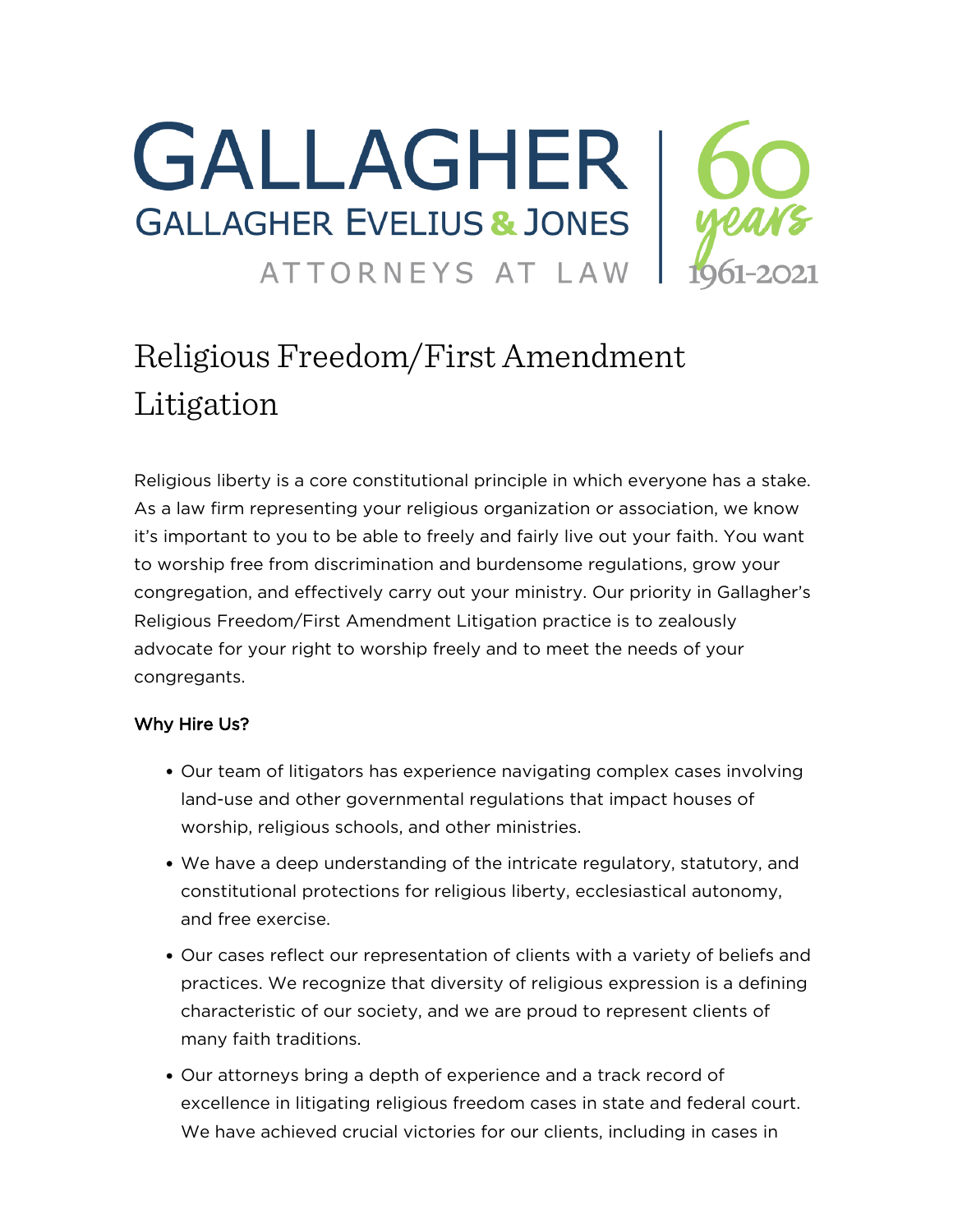which courts have awarded significant monetary damages and entered injunctive relief in favor of religious organizations.

#### Our experience includes:

- First Amendment and Religious Freedom Restoration Act (RFRA) litigation
- Religious land use (RLUIPA) litigation
- Church property disputes
- Employment issues, including in cases involving the rights of religious employers
- Commercial disputes arbitrated before rabbinical tribunals
- General non-profit matters

### Representative Cases:

### [Gallagher achieves RLUIPA victory in remote trial in Maryland Federal Court](https://www.gejlaw.com/gallagher-achieves-rluipa-victory-in-remote-trial-in-maryland-federal-court/)

In the first multi-day trial litigated in federal court in Maryland by remote proceedings, The Redeemed Christian Church of God (Victory Temple) Bowie, Maryland v. Prince George's County, Maryland, a federal judge in Greenbelt found that Prince George's County violated the Religious Land Use and Institutionalized Persons Act of 2000, or RLUIPA.

## [Gallagher receives unanimous ruling in case involving free speech rights of non](https://www.gejlaw.com/Case-Studies/Center-for-Pregnancy-Concerns)[profit religious organization](https://www.gejlaw.com/Case-Studies/Center-for-Pregnancy-Concerns)

In Greater Baltimore Center for Pregnancy Concerns, Inc. v. Mayor and City Council of Baltimore, 879 F.3d 101 (4th Cir. 2018), a case raising novel constitutional issues with widespread implications for free speech and religious freedom, and after extensive discovery, legal briefing, and oral arguments, Gallagher won a final, unanimous ruling from the U.S. Court of Appeals for the Fourth Circuit, striking down on First Amendment grounds a Baltimore City ordinance that singled out a religious charitable organization.

[Reaching Hearts Int'l, Inc. v. Prince George's County, Maryland](https://www.gejlaw.com/wp-content/uploads/2021/07/Reaching-Hearts.pdf)[,](https://www.gejlaw.com/wp-content/uploads/2021/07/Reaching-Hearts.pdf) is a landmark RLUIPA action that Gallagher aggressively litigated in federal district court and on appeal that resulted in injunctive relief and a seven-figure damages verdict in